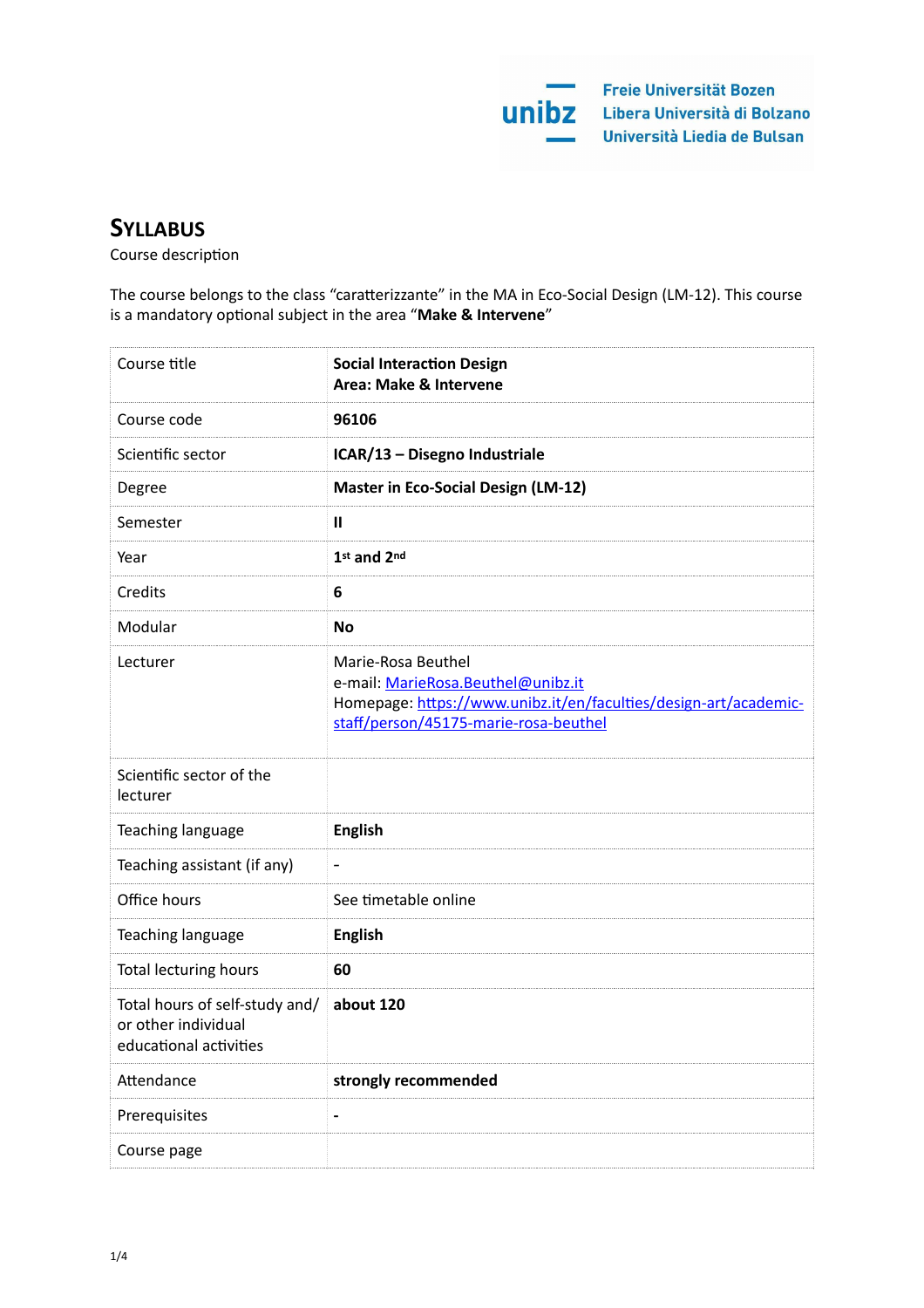

## **Course description**

The course will dive into the topic of "Social Interaction" in an experimental manner, and set the focus on meaningful interactions, which enable social, political and critical dialogue and progress. After a *general discussion about digitalization and its impact on the eco-social transformation, we will dive deep* into the question what the core of a meaningful interaction is – and which approaches trigger *dialogue* and action between humans. The students will also explore social interaction between *humans* and non-humans. We will critically apply systemic thinking and network analysis for the specific project goals. After that meta reflection, we will directly step into the phase of making. We prototype concepts with digital and analogue tools and apply our skills in teams. Design methods will *help* to express utopian and dystopian ideas in a materialized way. We gain knowledge on the one *hand side by doing, testing and building and on the other hand side by analytical reflection. By testing* and integrating users' feedback, we will iteratively develop specific prototypes, which will be experienceable by other participants in the end of class – in the public or semi-public space of Bolzano and/or in the digital environment. The course offers the opportunity to integrate the students' project work, where it fits the requirements of the course. Thus, students can develop, design and test social *interactions in the course, which are at the same time part of their semester project.* 

## **Educational objectives**

## **Students will be able to:**

- discuss and dismantle the term "social interaction"
- $\bullet$  learn about the impact of digitalization on society
- learn about practice-based research approaches and projects
- read and discuss scientific publications related to the research approach of the class
- adapt the own design process related to the theoretical insights; e.g. reflection of concepts related to the local development while considering the global context ("glocalized dimension" by Barry Wellman, 2002)
- develop concepts based on empirical data
- collaborate with fellow students to develop a concept and prototype for the semester or master project
- $\bullet$  learn how to prototype and contextualize the concepts in a fast way
- use hardware and software tools for designing and producing prototypes
- $\bullet$  make the concept experienceable with everyday materials and methods as scenario play
- plan and conduct user tests of prototypes with intended user groups
- prepare and present the concept of the prototype to the fellow students as well as to the intended user group (local initiative, organization, municipality)
- implement feedback from users in the new stage of prototype
- communicate multilingually in a convincing way, through a variety of modalities (written, oral, visual)
- document and present the overall process in a visual and comprehensible way; show and name decision points; reflect critically
- plus: producing explanatory video showing context and prototype
- develop and present one final experience prototype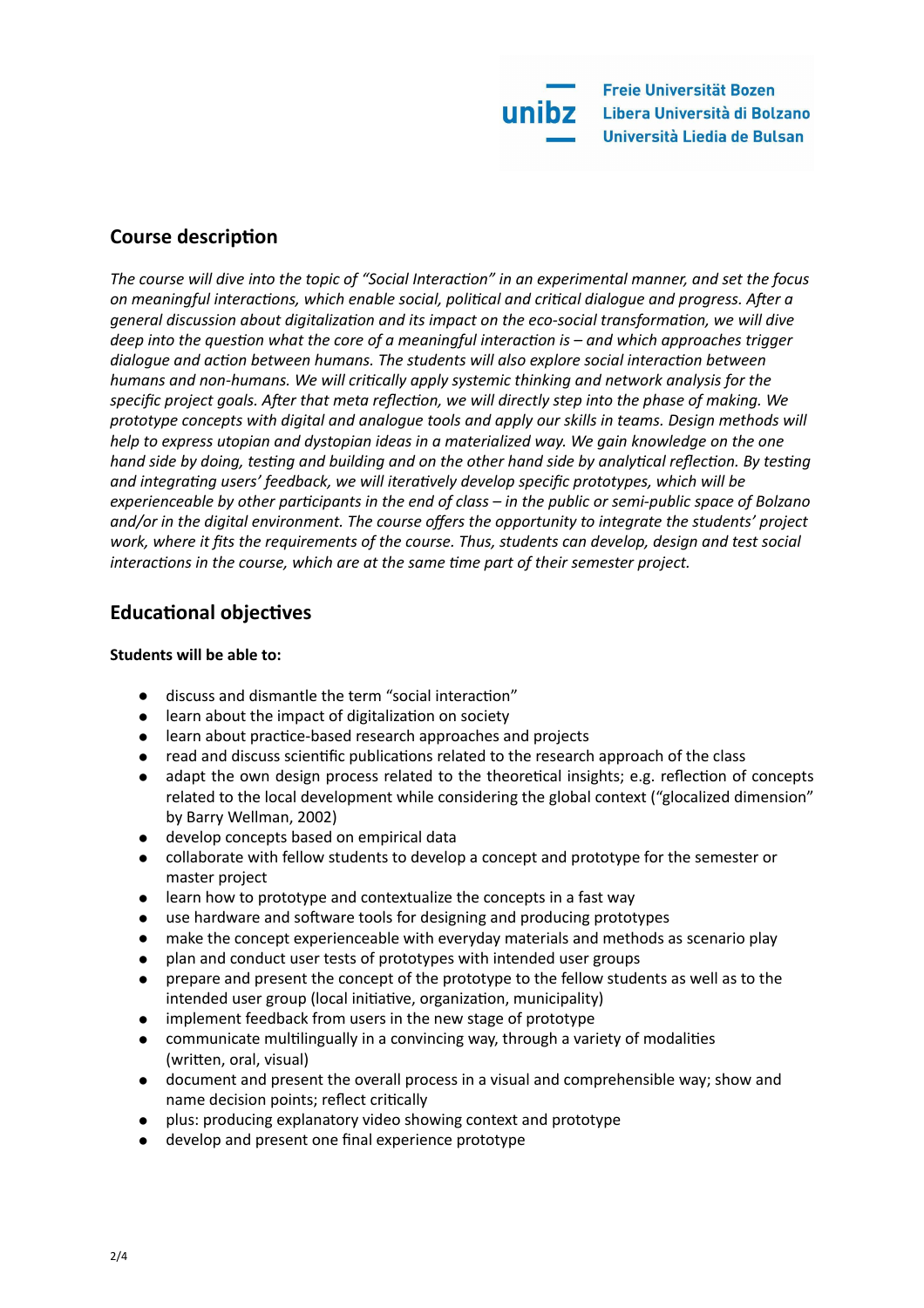#### List of topics covered

• Research-Through-Design-Approach (Findeli, et al. 2008; Jonas, 2007): How to combine empirical insights with the conceptual framing of practice-based research

• Critical reflection of digitalization of society – which role to take on as eco-social designer

• The process of "Analysis, Projection, Synthesis" (Jonas, 2007) to leave the common path behind and think outside the existing categories and assumptions

• Concept methods like "scenario play" combined with *prototyping* methods (e.g. "paper prototyping") 

- *User experience* methods to analyze the usage of interfaces
- Iterative development of experimental interfaces
- Learning by materializing (Ehn, 2009)
- Expressing your ideas in a meaningful way

#### **Teaching format**

Practice-based teaching with a balanced mix of frontal input, discussion rounds, experiments, method sessions, expert inputs, group presentations and reviews

#### **Learning outcomes**

#### *Knowledge and understanding*

The students will reflect about "social interaction" and how to design surfaces "in between" humans. They will also explore social interaction between humans and non-humans. This class shows which surfaces should be designed in a digital way – and which should not be digital. New ways of hybrid interactions will be given as an input. Through passing practical based research approaches the students will reflect their ideas and the transfer of insights into physical, digital, hybrid or analogue prototypes. 

#### Applying knowledge and understanding

The students will learn how to transfer qualitative insights into rough prototypes, gain insights through materializing their ideas and through that gain feedback from others. In this way, a more elaborated interface can evolve.

#### *Makina iudaments*

By testing the interface prototypes the students will judge the usage and adaption by users and analyze the outcome. By providing a Research-Through-Design-framework (Findeli, et al., 2008; Jonas, 2004) the students will integrate the user feedback in their research process and generate theoretical insights about their design.

#### *Communication skills*

By presenting their outcomes to fellow students, users and experts the students learn how to communicate their design choices, like the intended usage, the choice of material or pattern of interaction.

#### Learning skills

Through the reflection of their process the students will learn about participatory processes and methods as well as advantages of a rapid prototyping through everyday materials.

#### **Assessment**

Oral and Written:

• Oral, audiovisual and/or physical presentation of the prototypes (inside or outside the students' main design project)